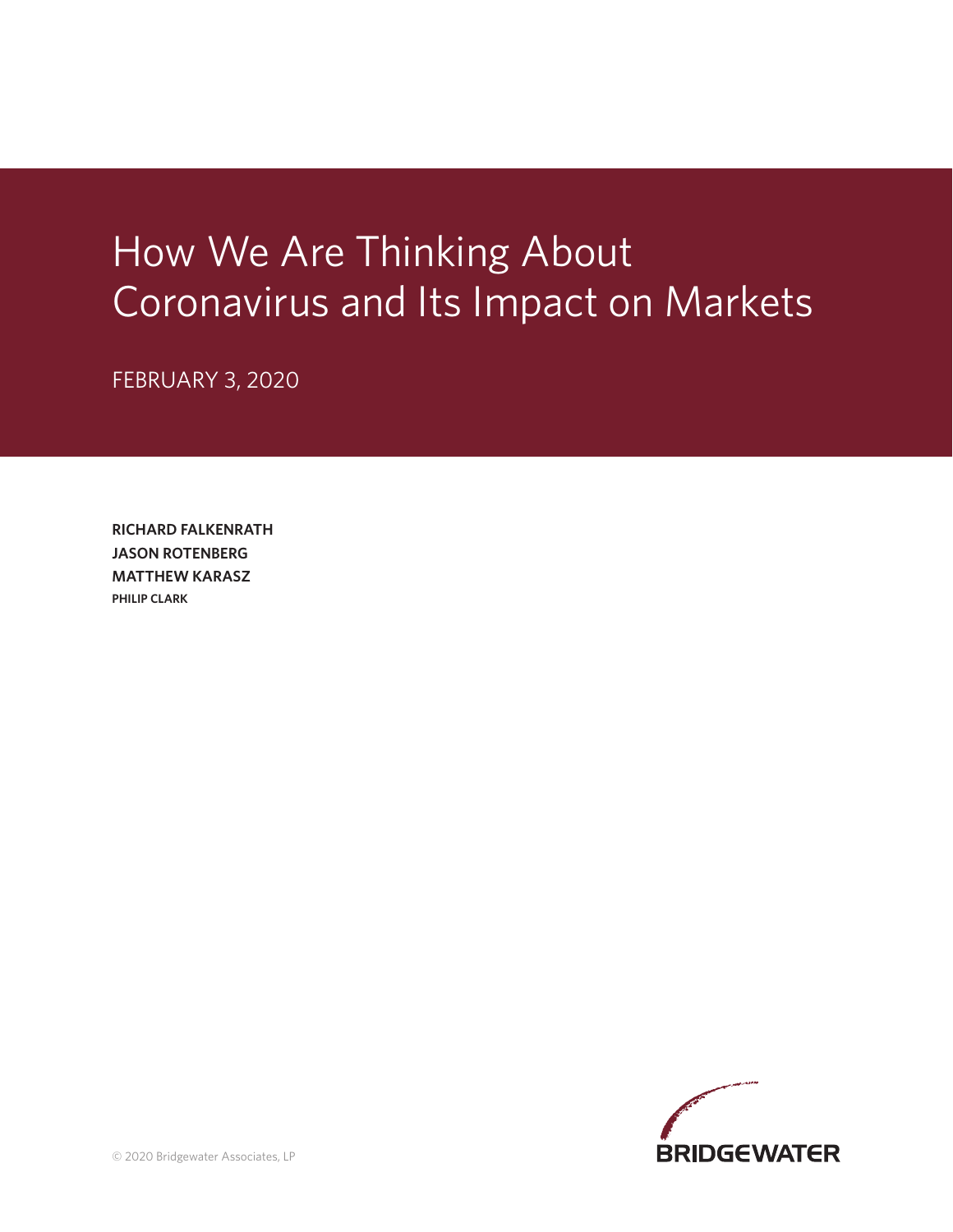few weeks ago, most of us had never heard of a "coronavirus"—much<br>less "2019-nCoV," the precise term for the seventh known strain of<br>coronavirus, which first appeared in humans late last year in Wuhan,<br>China Now barely a m less "2019-nCoV," the precise term for the seventh known strain of coronavirus, which first appeared in humans late last year in Wuhan, China. Now, barely a month since it was first reported, the new virus has seized the attention of the world. It has infected thousands of people, disrupted the lives of hundreds of millions, and become a major market driver. And the outbreak appears to be accelerating.

As Ray described last week, we aren't experts on pandemics, and as a result our focus as money managers is to make sure we are diversified around the risks. This presents a particular challenge for us today, as many of the assets we think are most attractive in the world are also those hardest hit in the short term by the virus. Taking a long-term historical perspective is necessary in order to adequately assess how wide the range of outcomes can be.

I thought it might be complementary to share the perspective I developed during the SARS crisis in 2003 when I was a senior official in the White House and at the center of the North American response to that outbreak, since this is an important index case for understanding 2019-nCoV. As Bridgewater's chief security officer, this is the perspective that informs the measures we're taking to safeguard our employees and their loved ones worldwide.

In the pages that follow, I will lay out this framework, the facts about how quickly the virus has been spreading, and the market response. In short, it is starting to look like this outbreak will be the most significant medical disruption in our personal experience. Significant short-term disruptions to Chinese and global growth are already baked in, and most of this activity is unlikely to be made up. In line with this, the market action including the sell-off over the last couple of days—has been somewhat more severe and broad-based than during SARS. That said, there is still a long way to go before these impacts spiral into a more sustained drag. We got our first taste of what the policy response may feel like over the weekend, when China injected liquidity to prevent contagion and limited short selling to prop up financial asset prices.

### How We Are Thinking About the Impacts of the Disease

For students of the history of epidemics, the effects of a pandemic are unsurprising in general even as they may be startling in their speed, proximity, and intensity. William H. McNeill, in his classic 1976 study *Plagues and Peoples*, described how infectious microorganisms (pathogens) have repeatedly influenced the course of human history. Consider the Black Death in the 14th century, Cortes's conquest of the Aztec empire in the 16th century, the Spanish Flu of 1918, and AIDS in the 1980s. Modern medicine has ameliorated some aspects of the threat of outbreaks, but the forces of globalization, urbanization, and other ecological changes often push in the opposite direction. A temporary disequilibrium between humans and a novel pathogen remains one of great "black swan" tail risks facing the world.

When confronting an outbreak of a new infectious disease, it is useful to frame the challenge into three levels: (1) medical, (2) psychological, and (3) infrastructural. Each level interacts with and feeds on the others in complex, difficult-to-predict ways. Taken together, these factors contribute to the size of the social and economic disruptions, the risk that any given outbreak spirals into a pandemic, and, by extension, the implications for markets. From a medical perspective, the coronavirus has the potential to create the most significant disruption in decades. The policy response appears to be lowering the risk, but it's too soon to know how effective it will be.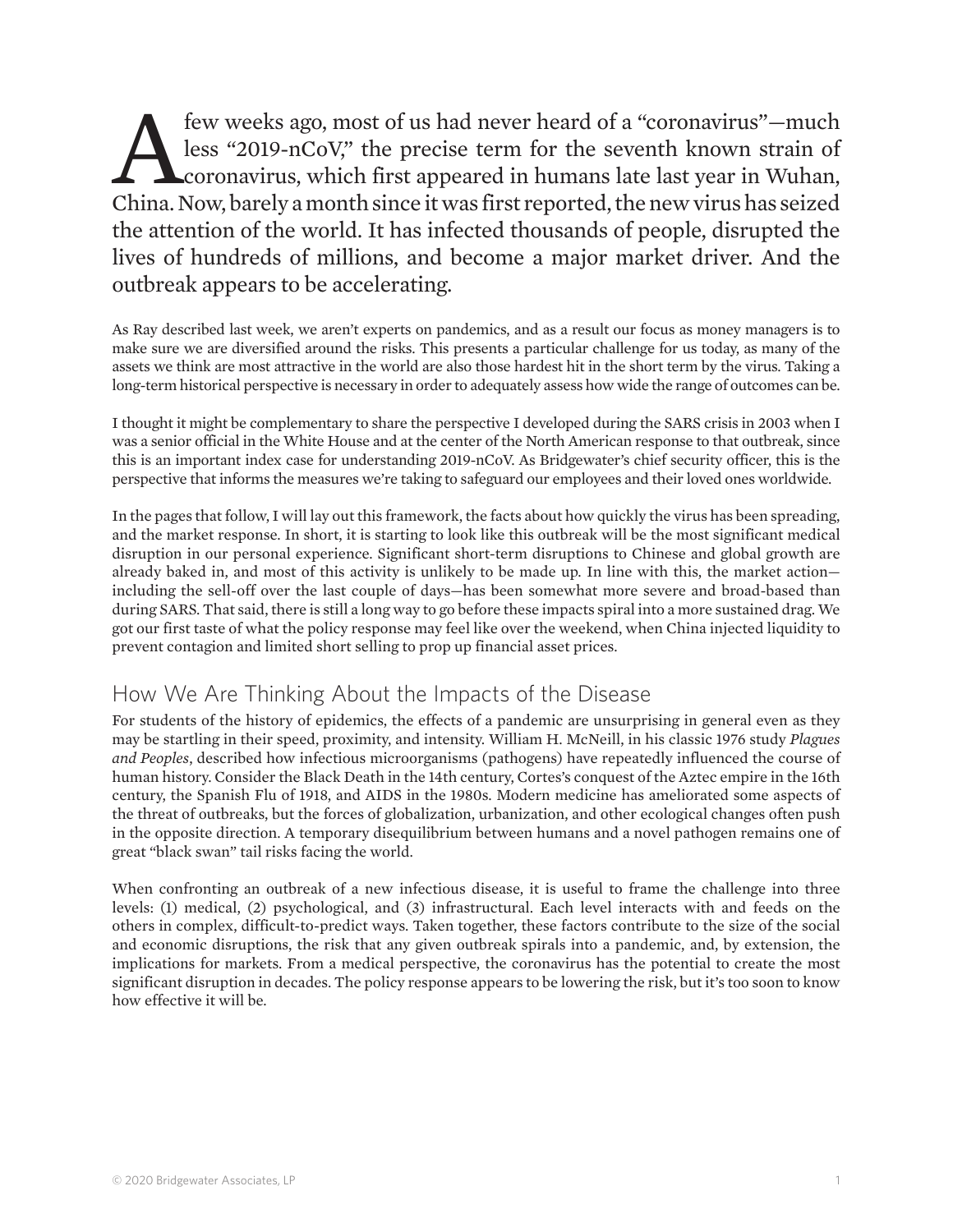#### **Disease outbreaks as medical crises**

The medical analysis and management of a new disease outbreak are immensely complicated and, in the early days of an outbreak, highly uncertain. In the words of the great 1958 Nobel Laureate Joshua Lederberg, "The outcome of encounters between mutually antagonistic organisms is intrinsically unpredictable…Infectious agent outcomes range from mutual annihilation to mutual integration and resynthesis of a new species." In an outbreak like 2019-nCoV, a huge amount of inaccurate, misleading, or uncertain information floods the global media. The key principles to apply in interpretation of this data are caution, reliance on believable experts, triangulation, and extreme analytic humility.

When assessing the risk of an outbreak, the critical parameters to focus on in trying to predict how severe an outbreak will be are: (1) the case-fatality rate, (2) the incubation and infectious periods of the disease, (3) geographic dispersion, and (4) the reproductive number of the virus. The reproductive number—the average number of secondary infections from any one case in an immunologically naive population—is especially important as a sign of how much disruption a disease may cause. The higher the reproductive number, the faster the disease spreads and the more extreme policy intervention needs to be to contain it.

The reproductive number of 2019-nCoV is not precisely known, but early indications are concerning. A study of the first 425 cases published last week in the *New England Journal of Medicine* estimated it at 2.2. This is higher than influenza (usually in the 1.2-1.8 range) and roughly comparable to SARS before intervention slowed the reproductive number to less than 1. With such a contagious disease, the key near-term determinant of its impact will be whether it achieves sustained transmission across the rest of China or internationally. Given how recently the outbreak occurred, the cone of outcomes remains very wide.

#### **Disease as a psychological event**

The second level of analysis when confronting an outbreak is the psychological dimension, which can easily outstrip the medical phenomenon. In an event like 2019-nCoV, the odds of a person being infected by the virus may be infinitesimally low, but the odds that he/she thinks about it approach 100 percent. We know that human estimation of extremely low probability events is bad: people tend to rely on heuristics like availability or vividness as proxies of probability. As a result, events like are 2019-nCoV are much scarier than they objectively need to be. But this does not render the problem imaginary. In fact, quite the opposite. Thousands or millions of people imagining the same thing can become self-reinforcing, amplifying the currents of fear running through society with each snippet of information or new anecdote.

This, in turn, amplifies pressure on decision makers to "do something" even if they do not understand the true character of the situation or if the steps they take are net-harmful. In situations like this, the challenge for leaders at every level is to stay attuned and responsive to the psychological reality of the people (or workforce) while simultaneously making wise, dispassionate, risk-weighted decisions about what to do.

From what we can tell, after a slow start, the Chinese government responded aggressively. It has quarantined tens of millions of people, mobilized a massive medical response, and coordinated with global health authorities. This response has been criticized by some as overblown, and it will likely exacerbate the short-term drag on the Chinese and global economies. But judging by my own experience, this policy response is likely about as effective as any at lowering the risk of sustained transmission within China.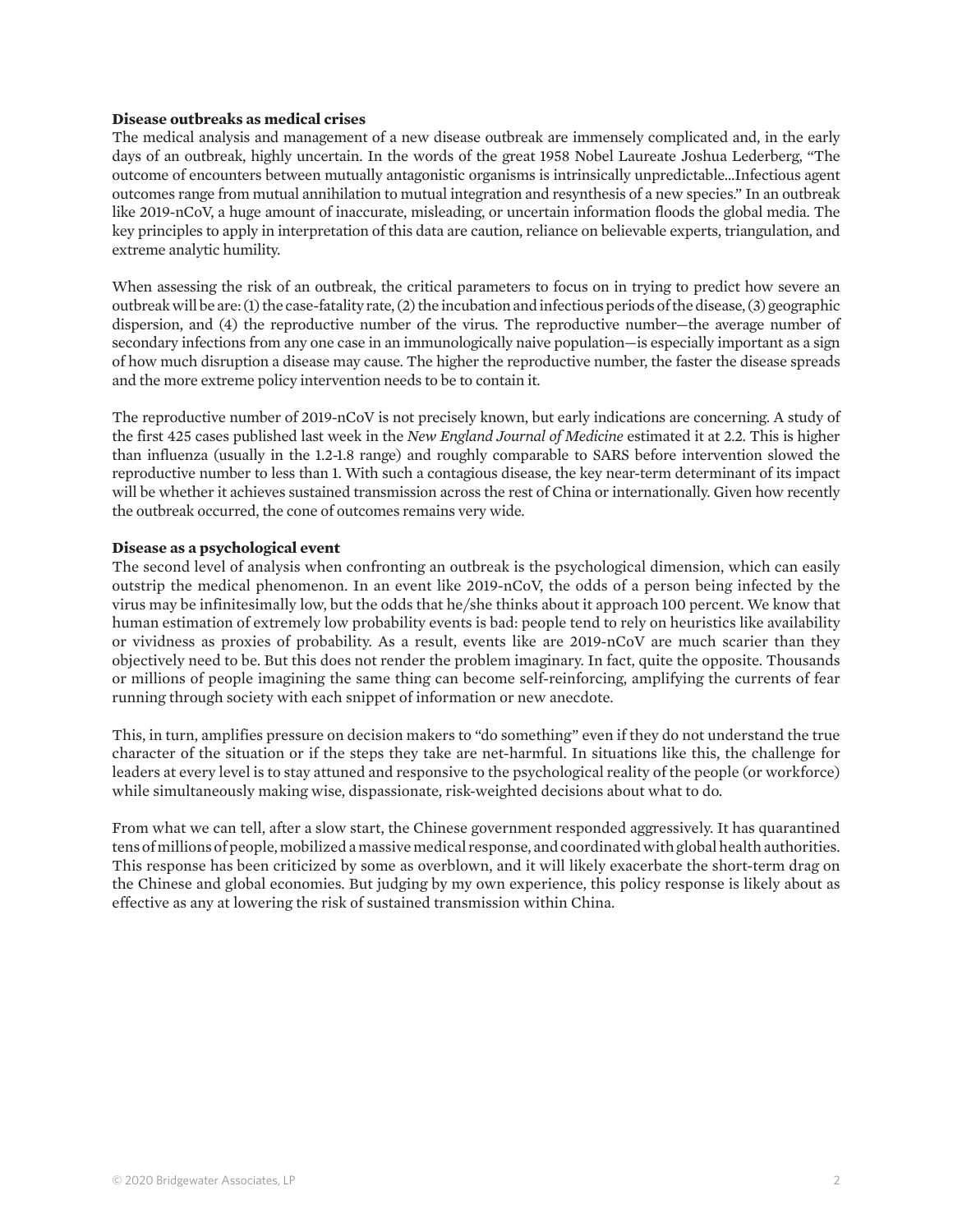#### **Disease outbreaks as infrastructure challenges**

As the medical and psychological dynamics of an outbreak unfold, one of the areas in which real-world impacts appear most swiftly is in the operation of the physical infrastructure that modern society depends on. The transportation sector is typically one of the first to be impacted. This can lead to interruptions of supply chains for food, medical supplies, or industrial inputs. People can become trapped in locations far from home. Hospitals can also become overwhelmed, and this concentration of infected people can accelerate transmission. Schools are also hotspots for transmission and will frequently close early in an outbreak as a first step toward imposing social distance to slow the disease. Even those businesses that choose to remain open may have a difficult time getting their workers to come into the office.

We have already begun to see the coronavirus create some meaningful disruptions, particularly to global tourism and trade. As a reflection of this, many foreign travel companies have limited travel to China and/or temporarily scaled down their business operations there. A key factor to watch is how widely these work stoppages spread.

## Facts on the Severity and Breadth of the Outbreak

While we try to avoid making bets on medical events, when an outbreak occurs we need to track its progression and impact on the global economy and markets. At this point, the coronavirus has the potential to be the most significant medical disruption in decades, but the cone of outcomes remains wide. As we show below, infections have continued to accelerate in recent days, as have deaths with the normal lead-lag. The coronavirus has already infected more people than SARS. The likely total number of cases is much higher, both because it takes time to detect them and because some triangulation (such as the share of foreigners evacuated from Wuhan who had the disease) suggests the outbreak is likely more widespread.

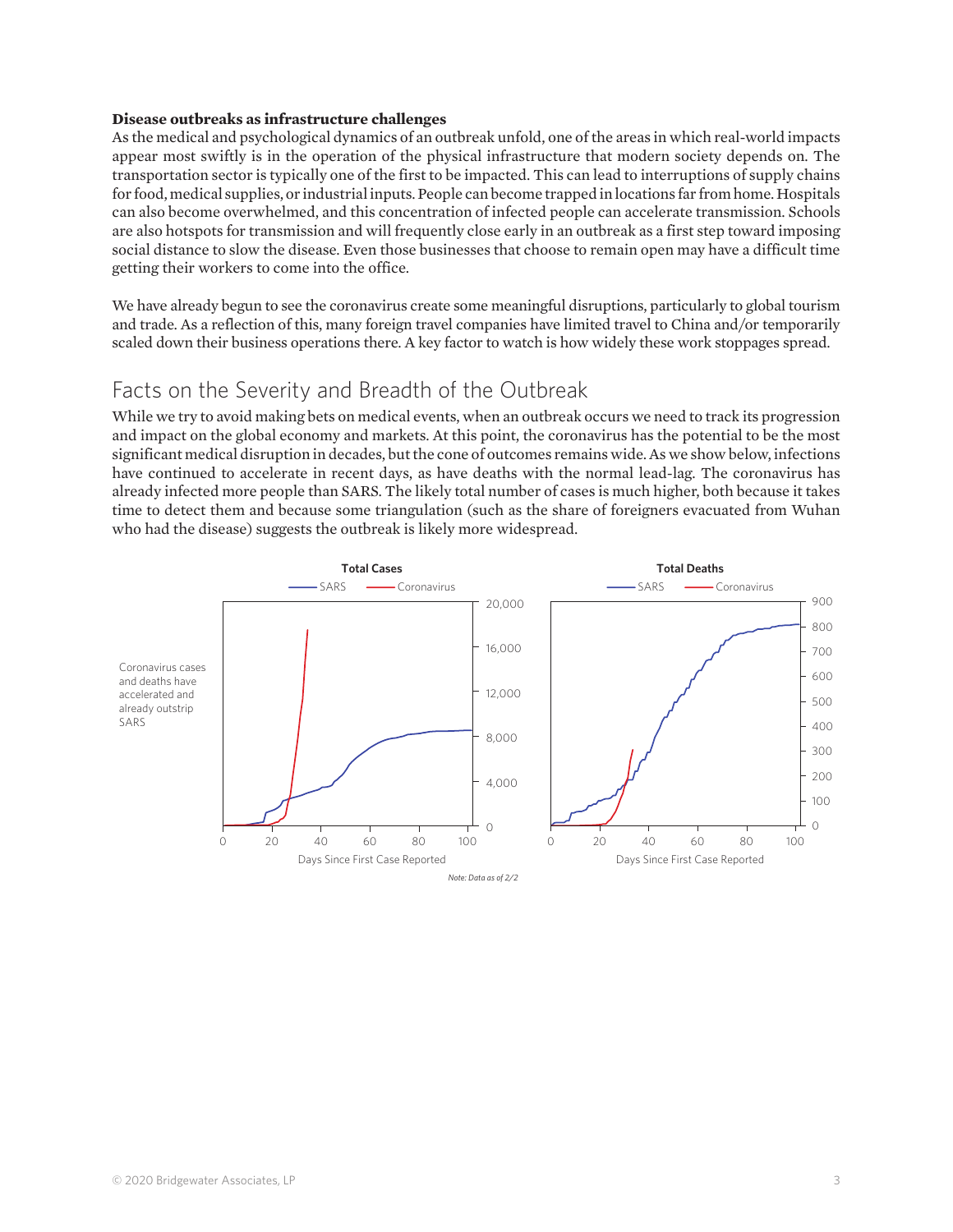Next, we show the number of cases by country. Coronavirus remains much more contained than SARS was at this point in the crisis. China is the only economy with a meaningful outbreak, and Chinese authorities have taken aggressive steps to contain it (e.g., quarantines). However, given the long incubation period, it is too soon to tell whether this response has been enough to prevent sustained transmission.

|                                                                                         |            | Suspected<br>Cases of<br>Coronavirus | Supected<br>Cases<br>of SARS<br>30 Days<br>After<br>Outbreak | Final<br>Confirmed<br><b>SARS Cases</b> |                                                      |
|-----------------------------------------------------------------------------------------|------------|--------------------------------------|--------------------------------------------------------------|-----------------------------------------|------------------------------------------------------|
| The outbreak is<br>worse in China but at<br>least so far is more<br>contained than SARS | <b>CHN</b> | 17,302                               | 1,432                                                        | 5,327                                   |                                                      |
|                                                                                         | <b>JPN</b> | 20                                   | 1                                                            | $\Omega$                                |                                                      |
|                                                                                         | <b>TLD</b> | 19                                   | 8                                                            | 9                                       |                                                      |
|                                                                                         | SGP        | 18                                   | 162                                                          | 238                                     |                                                      |
|                                                                                         | <b>HKG</b> | 15                                   | 1,268                                                        | 1,755                                   |                                                      |
|                                                                                         | <b>AUS</b> | 12                                   | $\Omega$                                                     | 6                                       |                                                      |
|                                                                                         | <b>USA</b> | 11                                   | 193                                                          | 27                                      |                                                      |
|                                                                                         | <b>DEU</b> | 10                                   | 6                                                            | 9                                       | Note: Cases by country don't                         |
|                                                                                         | <b>FRA</b> | 6                                    | 5                                                            | $\overline{7}$                          | quite sum to the world totals                        |
|                                                                                         | CAN        | 4                                    | 103                                                          | 251                                     | since we exclude a few<br>countries from this table. |
|                                                                                         | <b>WLD</b> | 17,845                               | 3,293                                                        | 8,505                                   | Data as of 2/2.                                      |

Even if the virus stays contained in China, it will still create a meaningful disruption. China is a much more important driver of the global economy than it was even back in 2003 during SARS. China accounts for nearly one-fifth of global output and a much higher proportion of global growth and commodity consumption. Plus, millions of Chinese residents travel abroad (especially in Asia). This means that any disruption to production or travel will create meaningful global ripples. We sketch out rough estimates of the virus's drag on the global economy further below.



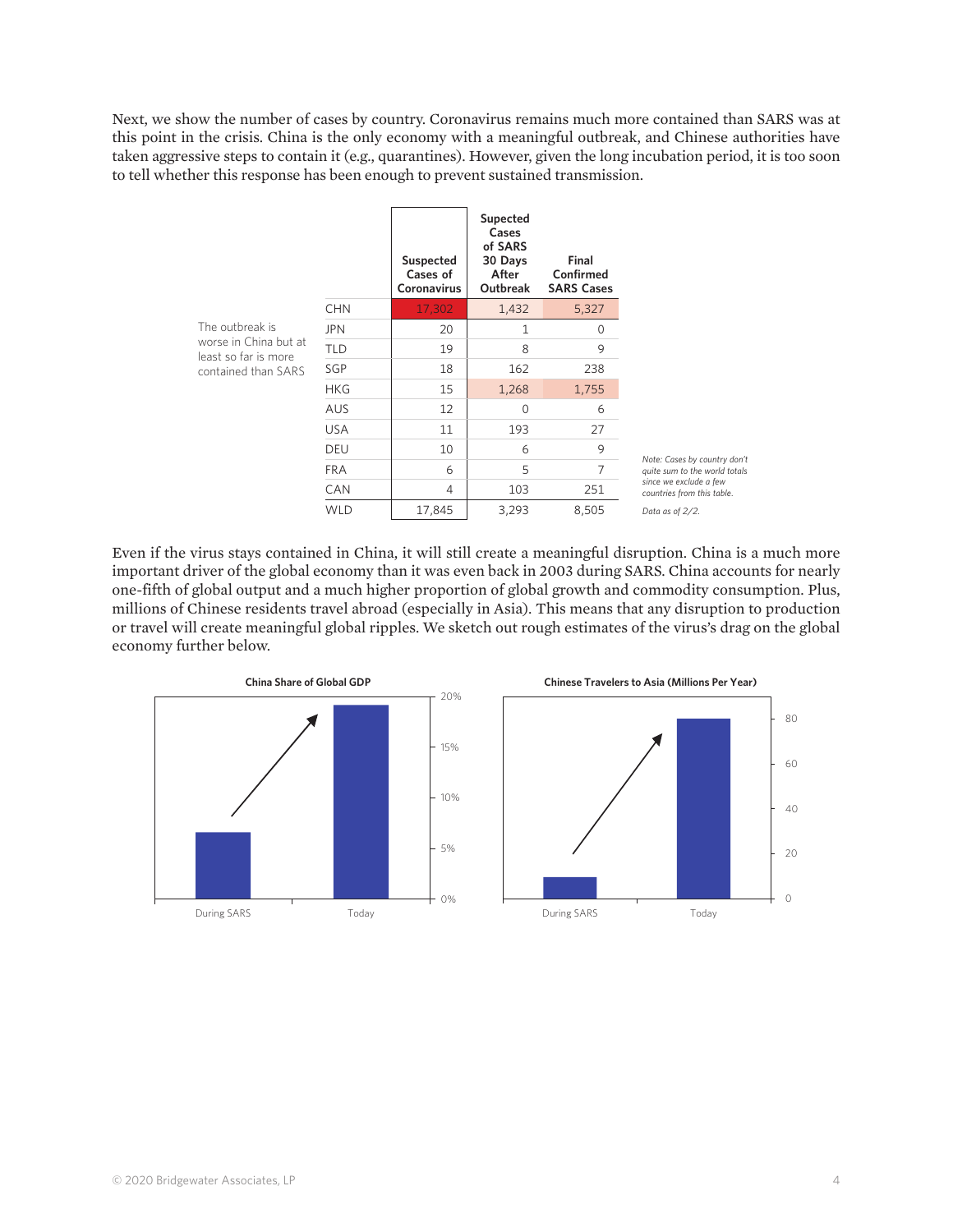## The Market Response Has Been More Severe Than During SARS

Over the last week, markets have clearly shifted toward pricing in a meaningful disruption from the coronavirus. As we show below, equity markets in China and in China-sensitive countries (like Korea and Australia, which are big exporters to China) are down more than 15% since the start of the outbreak. Global equity markets are down as well, but much less. The market response has been notably larger and more acute than it was during SARS. Of course, the range of outcomes for markets remains wide, including the chance that the current pricing is overdone.

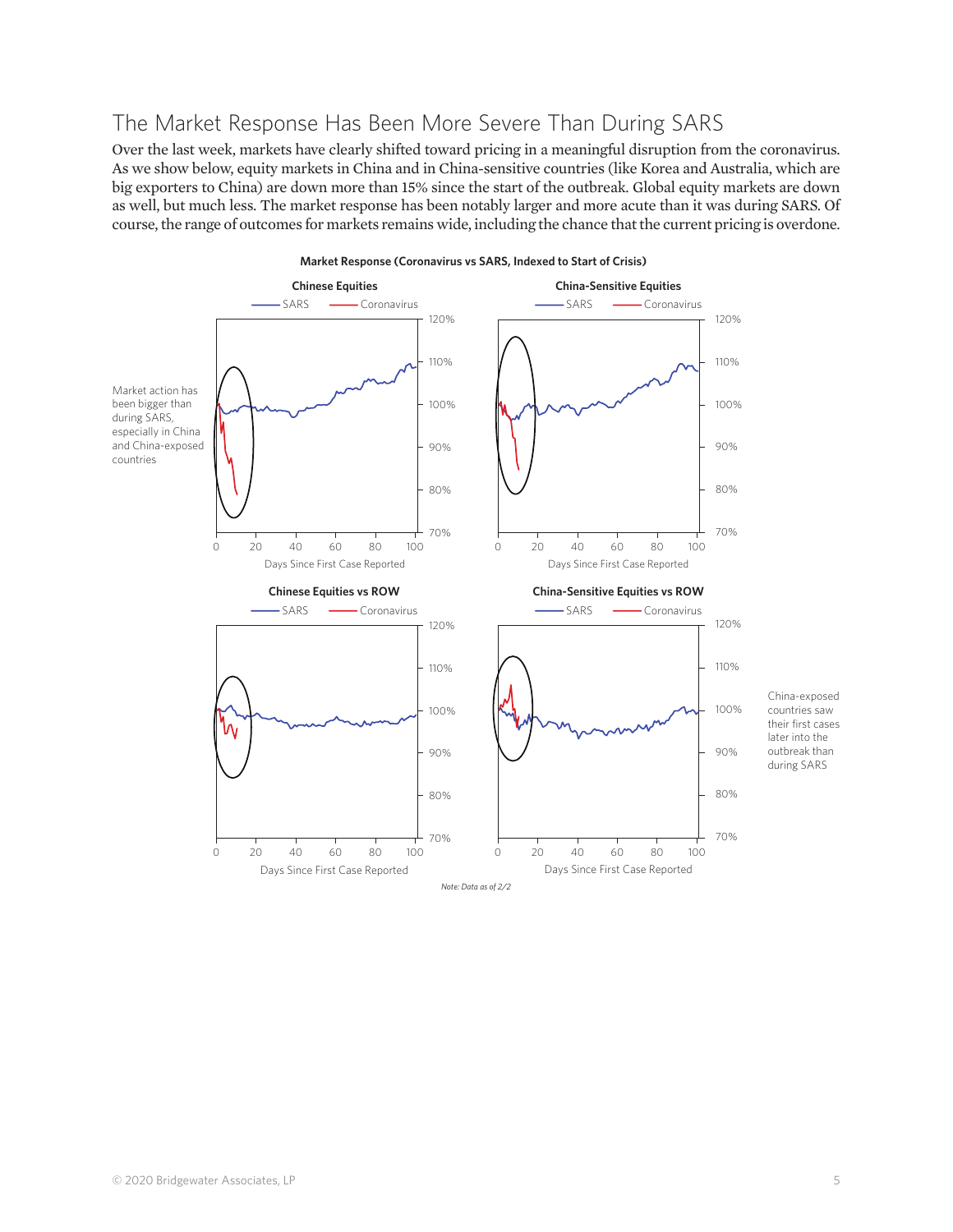Below, we provide another perspective on how sensitive various markets have been to the risk from the virus, using our market-based "virus index." This index is just a basket of assets whose returns are most sensitive to the risk from the virus. We then show how other global markets have moved relative to this basket as the outbreak has worsened. The numbers reflect the estimated impact from the virus's outbreak on various markets so far. We also show how sensitive various markets were during the peak of the SARS outbreak as a point of comparison.

As we mentioned above, equities in China and in China-sensitive economies have been the most sensitive. The outbreak has led risk-off market action more broadly, with equities selling off overall, bonds rallying, and EM FX selling off against reserve currencies. For example, US bonds have rallied almost 40bps and short rates have shifted to price in almost two more Fed cuts this year—both indications that markets are discounting meaningful global risks that the Fed will have to ease into. The market response has been more severe and more broad-based than during SARS, which suggests that markets are discounting somewhat more risk. The overall size of the moves today has also been exacerbated by how quickly the outbreak has occurred and gotten priced in (especially relative to SARS, where the outbreak was more drawn out). The sensitivity figures below can give you a helpful starting point for what may happen if the outbreak doubles in severity, although to the extent that it broadens they likely understate the potential breadth of the market action.

**Betas to the "Virus Index" (Estimated Sensitivity of Various Markets to the Virus)**

|                                                                                                                                        | <b>Equities</b> | Coronavirus | <b>SARS</b> | <b>Nom Bonds</b> | Coronavirus | <b>SARS</b> | DM FX              | Coronavirus | <b>SARS</b> |
|----------------------------------------------------------------------------------------------------------------------------------------|-----------------|-------------|-------------|------------------|-------------|-------------|--------------------|-------------|-------------|
| Chinese and                                                                                                                            | <b>CHN</b>      | $-8.6%$     | $-9.2%$     | <b>CHN</b>       | 0.4%        | $-2.9%$     | <b>AUD</b>         | $-2.4%$     | $-1.5%$     |
| China-sensitive<br>country equities<br>have been hurt<br>the most, though<br>all equities have<br>sold off                             | <b>KOR</b>      | $-8.1%$     | $-12.9%$    | GBR              | 0.6%        | 0.9%        | <b>NOK</b>         | $-2.1%$     | 0.9%        |
|                                                                                                                                        | TAI             | $-7.8%$     | $-10.8%$    | MEX              | 0.7%        | $-0.1%$     | <b>NZD</b>         | $-2.0%$     | $-0.6%$     |
|                                                                                                                                        | <b>HKG</b>      | $-7.1%$     | $-7.5%$     | <b>JPN</b>       | 0.8%        | 0.3%        | SEK                | $-1.2%$     | $-0.2%$     |
|                                                                                                                                        | SAF             | $-5.7%$     | $-2.8%$     | CAN              | 0.8%        | 1.0%        | <b>EUR</b>         | $-0.4%$     | 0.3%        |
|                                                                                                                                        | CHI             | $-5.4%$     | 0.6%        | CHE              | 0.9%        | 0.8%        | CAD                | $-0.3%$     | $-0.8%$     |
|                                                                                                                                        | <b>JPN</b>      | $-5.3%$     | $-3.3%$     | EUR              | 1.0%        | 0.9%        | CHF                | $-0.1%$     | 0.9%        |
|                                                                                                                                        | TLD             | $-5.1%$     | $-5.7%$     | SWE              | 1.1%        | 1.0%        | GBP                | 0.0%        | 0.4%        |
|                                                                                                                                        | <b>NOR</b>      | $-4.9%$     | $-3.1%$     | FRA              | 1.2%        | 1.0%        | JPY                | 0.9%        | 0.1%        |
|                                                                                                                                        | PLD             | $-4.5%$     | $-2.0%$     | USA              | 1.3%        | 1.2%        |                    |             |             |
|                                                                                                                                        | DEU             | $-4.3%$     | $-5.3%$     | SGP              | 1.4%        | 0.7%        |                    |             |             |
|                                                                                                                                        | GBR             | $-4.3%$     | $-2.5%$     | AUS              | 1.8%        | 1.7%        | EM FX              | Coronavirus | <b>SARS</b> |
|                                                                                                                                        | <b>NLD</b>      | $-4.2%$     | $-6.2%$     | ITA              | 2.9%        | 0.9%        | COP                | $-3.4%$     | $-0.3%$     |
|                                                                                                                                        | FRA             | $-4.1%$     | $-5.3%$     |                  |             |             | <b>CLP</b>         | $-3.1%$     | $-0.9%$     |
|                                                                                                                                        | GRC             | $-4.0%$     | $-3.4%$     |                  |             |             | <b>KRW</b>         | $-2.8%$     | $-0.7%$     |
|                                                                                                                                        | <b>RUS</b>      | $-3.9%$     | 2.3%        | Sov Spreads      | Coronavirus | <b>SARS</b> | ZAR                | $-2.7%$     | 0.7%        |
|                                                                                                                                        | IRE             | $-3.8%$     | $-0.3%$     | SAF              | $-0.7%$     | 0.1%        | <b>RUB</b>         | $-2.1%$     | 0.2%        |
|                                                                                                                                        | <b>EUR</b>      | $-3.7%$     | $-4.8%$     | MAL              | $-0.5%$     | $-0.1%$     | THB                | $-2.0%$     | $-0.7%$     |
|                                                                                                                                        | SGP             | $-3.6%$     | $-10.3%$    | BRZ              | $-0.4%$     | $-0.8%$     | <b>CNY</b>         | $-1.9%$     | 0.0%        |
|                                                                                                                                        | SWE             | $-3.4%$     | $-4.9%$     | IDR              | $-0.4%$     | 0.0%        | TWD                | $-1.7%$     | $-0.5%$     |
|                                                                                                                                        | IDR             | $-3.4%$     | $-9.4%$     | KOR              | $-0.3%$     | $-0.3%$     | MYR                | $-1.4%$     | 0.0%        |
|                                                                                                                                        | BEL             | $-3.3%$     | $-4.7%$     | COL              | $-0.3%$     | $-0.1%$     | <b>MXN</b>         | $-1.3%$     | 0.1%        |
|                                                                                                                                        | SAR             | $-3.3%$     | 0.4%        | MEX              | $-0.2%$     | $-0.1%$     | BRL                | $-1.3%$     | 2.3%        |
|                                                                                                                                        | CZK             | $-2.7%$     | 0.6%        | <b>RUS</b>       | $-0.2%$     | $-0.7%$     | SGD                | $-1.1%$     | $-0.5%$     |
|                                                                                                                                        | AUS             | $-2.7%$     | $-0.7%$     | TUR              | $-0.2%$     | 0.6%        | IDR                | $-1.0%$     | $-0.9%$     |
|                                                                                                                                        | BGL             | $-2.6%$     | 3.8%        | PHP              | $-0.2%$     | $-1.3%$     | <b>INR</b>         | $-1.0%$     | 0.2%        |
|                                                                                                                                        | MEX             | $-2.6%$     | $-1.8%$     | <b>HUN</b>       | $-0.1%$     | 0.1%        | TRY                | $-1.0%$     | $-0.2%$     |
|                                                                                                                                        | <b>ITA</b>      | $-2.4%$     | $-3.2%$     | <b>IRE</b>       | $-0.1%$     | 0.0%        | HUF                | $-0.9%$     | 0.6%        |
|                                                                                                                                        | MAL             | $-2.4%$     | $-1.9%$     | BEL              | $-0.1%$     | 0.0%        | PLN                | $-0.6%$     | $-1.1%$     |
|                                                                                                                                        | ESP             | $-2.4%$     | $-2.8%$     | <b>NLD</b>       | $-0.1%$     | 0.0%        | CZK                | $-0.6%$     | 0.6%        |
|                                                                                                                                        | PHP             | $-2.3%$     |             | PRT              | 0.0%        | 0.0%        | PHP                | $-0.5%$     | $-2.1%$     |
|                                                                                                                                        | <b>BRZ</b>      | $-2.3%$     | $-3.8%$     | PLD              | 0.0%        | $-0.2%$     | <b>BGN</b>         | $-0.4%$     | 0.4%        |
|                                                                                                                                        | CHE             | $-2.3%$     | $-3.3%$     | FRA              | 0.0%        | 0.0%        | <b>HKD</b>         | 0.0%        | 0.0%        |
|                                                                                                                                        | PRT             | $-2.1%$     | $-1.7%$     | ESP              | 0.2%        | 0.0%        | SAR                | 0.0%        | 0.0%        |
|                                                                                                                                        | <b>IND</b>      | $-1.9%$     | $-4.0%$     | <b>ITA</b>       | 1.1%        | 0.0%        |                    |             |             |
| So far, US equities                                                                                                                    | COL             | $-1.7%$     | 1.0%        |                  |             |             |                    |             |             |
| have been only<br>moderately<br>impacted, but this<br>likely understates<br>their sensitivity<br>to an acceleration<br>of the outbreak | <b>HUN</b>      | $-1.4%$     | $-2.0%$     |                  |             |             | <b>Commodities</b> | Coronavirus | <b>SARS</b> |
|                                                                                                                                        | TUR             | $-1.3%$     | $-0.7%$     |                  |             |             | Copper             | $-8.9%$     | $-2.5%$     |
|                                                                                                                                        | NZL             | $-1.1%$     | 0.5%        |                  |             |             | Oil                | $-5.9%$     | $-4.0%$     |
|                                                                                                                                        | CAN             | $-0.6%$     | $-1.7%$     |                  |             |             | Soybeans           | $-4.8%$     | $-3.7%$     |
|                                                                                                                                        | <b>USA</b>      | $-0.5%$     | $-2.4%$     |                  |             |             | Silver             | $-3.0%$     | $-0.2%$     |
|                                                                                                                                        |                 |             |             |                  |             |             | Aluminum           | $-2.4%$     | $-1.5%$     |

China-growthsensitive commodities have also sold off, while gold has rallied

Broad risk-off market action: bonds up, most currencies down vs the USD, but "safe-haven" currencies (JPY, CHF) relatively stronger

 $Iron$  -1.2%

Gold 0.9% 0.4%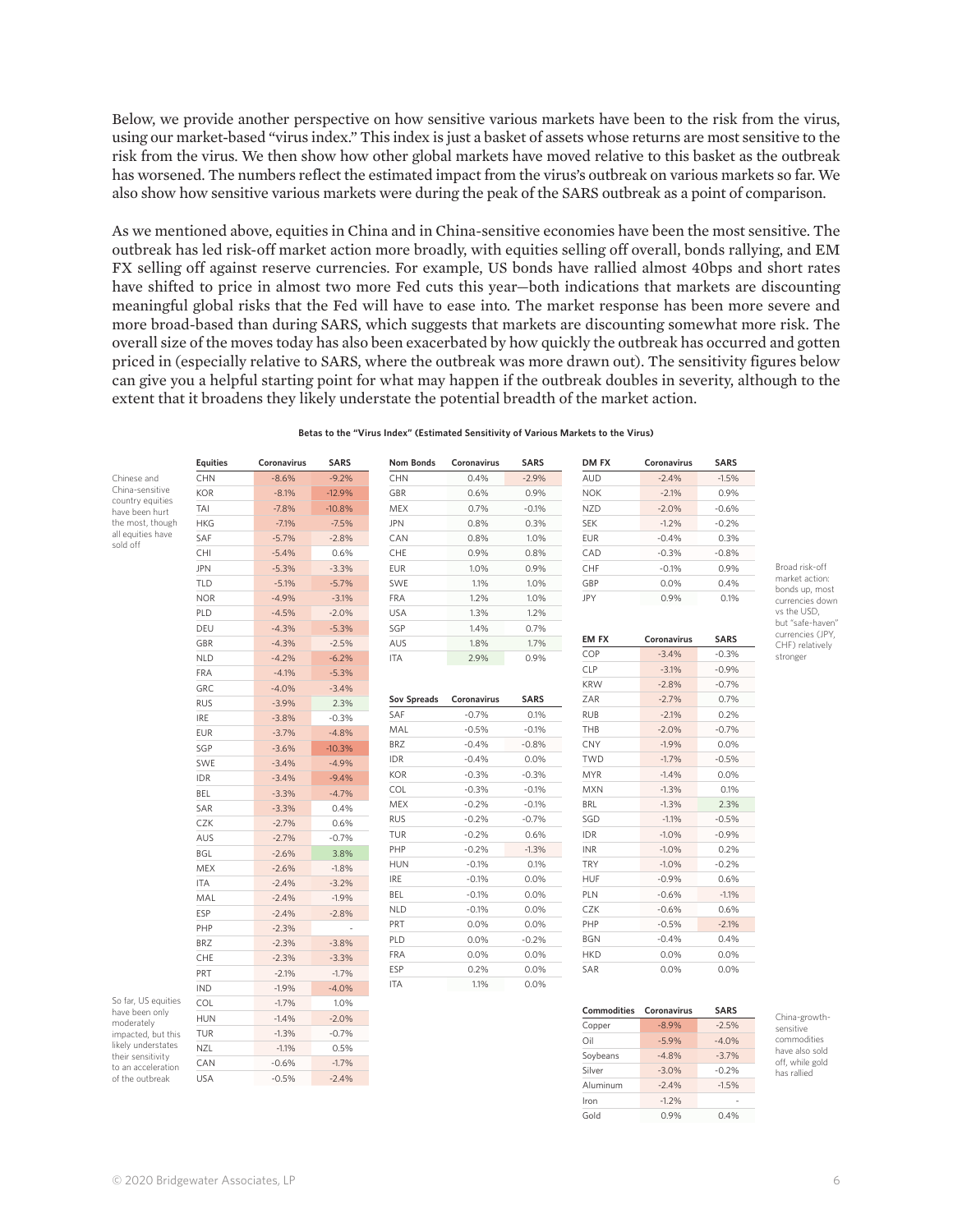## Sketching Out the Implications for the Global Economy

Of course, there is considerable uncertainty around how medical crises like the coronavirus may impact the global economy. It depends in large part on how bad the outbreak is, how long it halts travel and consumer activity, and how disruptive the government response is. The market action can also exacerbate the drag on growth by creating a negative wealth effect, dis-incentivizing borrowing and lending, and/or creating broader risk aversion. At this point, significant short-term disruptions are already baked in for the Chinese and global economies, in large part due to how aggressive the Chinese government response has been. For example, external estimates suggest that the virus will slow the Chinese economy by about 6% and the global economy by about 2%. These numbers have been rising rapidly as the outbreak has accelerated.

More important for markets and the global economy is whether the disruption is sustained. The best case is that the virus will be contained quickly and the quarantines lifted soon, leading growth to bounce back. This is largely what happened after SARS, when both Chinese and global growth bounced back to trend after only a couple of months and the disruption was hardly noticeable over the course of the year. If the coronavirus is contained in a similar way, then the drag on growth over the next year is going to be about one-fourth of the numbers below—about 50bps for the global economy.

|                                                                                                                                                          |           | Growth<br>Drawdown<br><b>During SARS</b> | External<br><b>Estimates</b><br>of Drag on<br>Growth<br>from Coronavirus<br>(Q/Q, Ann.) |
|----------------------------------------------------------------------------------------------------------------------------------------------------------|-----------|------------------------------------------|-----------------------------------------------------------------------------------------|
| External estimates                                                                                                                                       | China     | $-2%$                                    | $-6\%$                                                                                  |
| suggest the<br>short-term drag<br>from the coronavirus<br>will be much bigger<br>than from SARS<br>the bigger question<br>is how long it is<br>sustained | Thailand  | $-4%$                                    | $-5%$                                                                                   |
|                                                                                                                                                          | Hong Kong | $-7%$                                    | $-8%$                                                                                   |
|                                                                                                                                                          | Japan     | $-1\%$                                   | $-1\%$                                                                                  |
|                                                                                                                                                          | Singapore | $-4%$                                    | $-4%$                                                                                   |
|                                                                                                                                                          | Australia | $-1\%$                                   | $-2\%$                                                                                  |
|                                                                                                                                                          | World     | $-1%$                                    | $-2%$                                                                                   |